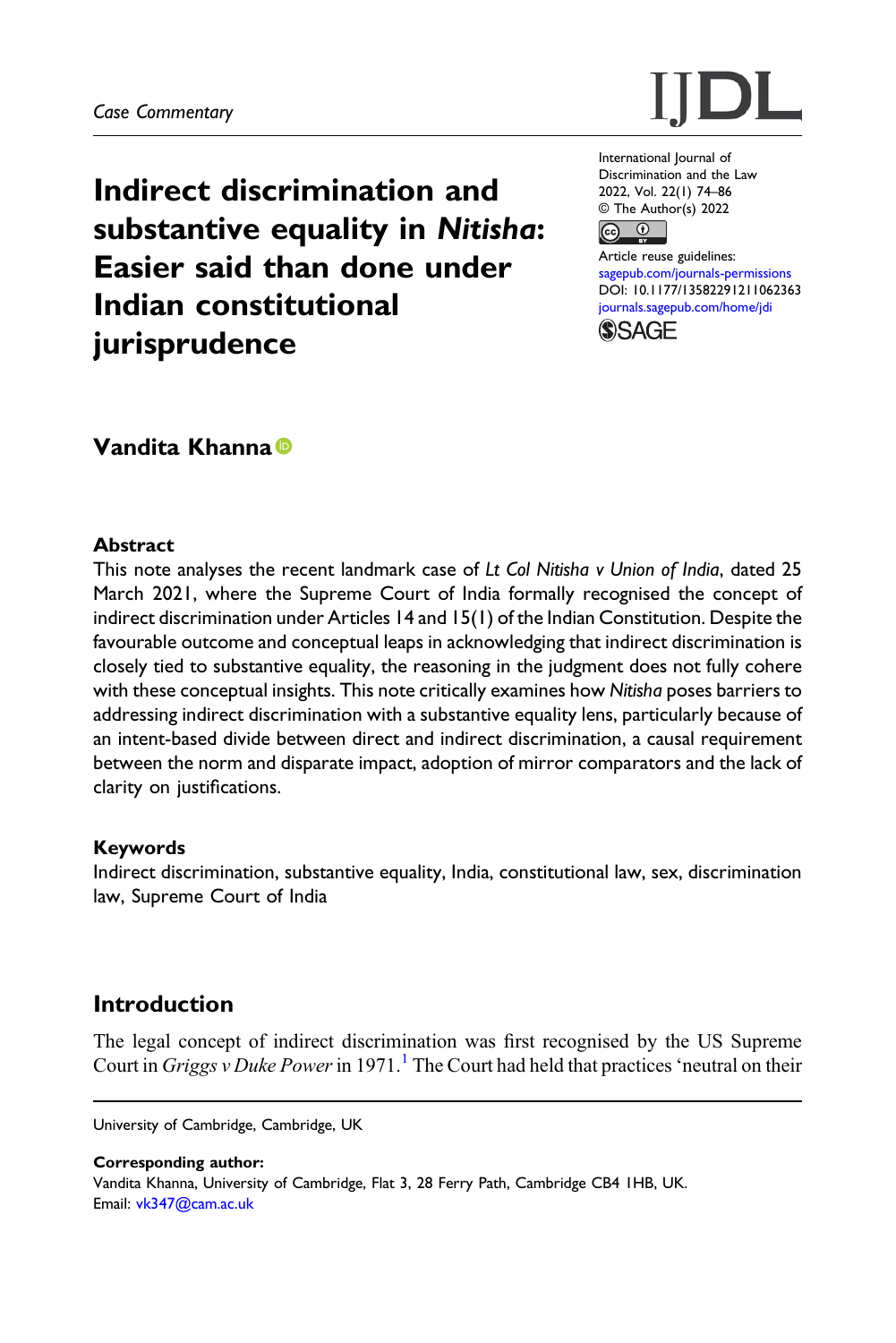face, and even neutral in terms of intent', that were 'discriminatory in operation' and could not be justified on the touchstone of 'business necessity' would trigger liability under discrimination law.<sup>[2](#page-9-1)</sup> Since Griggs, the legal concept of indirect discrimination was transposed to different jurisdictions but remained curiously absent in Indian doctrine.<sup>[3](#page-9-2)</sup> A few judgments picked up on individual elements of indirect discrimination, such as the shift away from formal equality, $4$  irrelevance of intent, $5$  the idea of disproportionate impact<sup>[6](#page-9-5)</sup> and the harm of perpetuating historical disadvantage.<sup>[7](#page-9-6)</sup> However, no single case offered a complete conceptual account of indirect discrimination in Indian constitutional law.

Fifty years after Griggs, on 25 March 2021, a two-judge bench of the Supreme Court of India formally recognised indirect discrimination in Lt Col Nitisha v Union of India.<sup>[8](#page-9-7)</sup> The judgment is welcomed for conceptually foregrounding indirect discrimination as 'closely tied' to a substantive conception of equality in the Indian context. In adopting Sandra Fredman's multidimensional framework of substantive equality, the Court tied the freedom from indirect discrimination to the overlapping aims of: breaking the cycle of disadvantage ('redistribution'), redressing prejudice, stigma, stereotyping and violence based on protected grounds ('recognition'), facilitating political participation and social inclusion ('participation'), and accommodating differences and achieving structural change ('transformation').<sup>[9](#page-9-8)</sup>

It is, however, one thing to state this close tie between indirect discrimination and substantive equality, and quite another to infuse indirect discrimination adjudication with a substantive equality lens. To this end, the note asks, to what extent did the Court in Nitisha give effect to the substantive conception of equality in addressing indirect discrimination? It is argued that the reasoning in *Nitisha*: introduces an intent-based divide between direct and indirect discrimination; requires the norm to be the 'cause' of the disproportionate impact; relies on formalistic mirror comparators; and leaves a shortfall in clarity at the justification stage. Taken cumulatively, Nitisha fails to harness the concept of indirect discrimination fully and risks diluting the stated commitment to substantive equality.

To appreciate the Court's reasoning, the note first discusses the facts, submissions and the judgment in Nitisha. It then considers the significance of addressing indirect discrimination in Indian society, as recognised by the Court. It subsequently unpacks how, despite acknowledging why indirect discrimination needs to be addressed, the legal tools and reasoning deployed in *Nitisha* are not fully in accord with the conceptual recognition of indirect discrimination that is animated by a substantive conception of equality.

# The case

### Factual background

The story of *Nitisha* begins with the ineligibility of women officers from seeking permanent commission ('PC') service in the Indian Army in the past. In response to a direct discrimination challenge on grounds of sex, in the case of *Secretary, Ministry of Defence v* Babita Puniya, the Supreme Court of India, in February 2020, had struck down the norm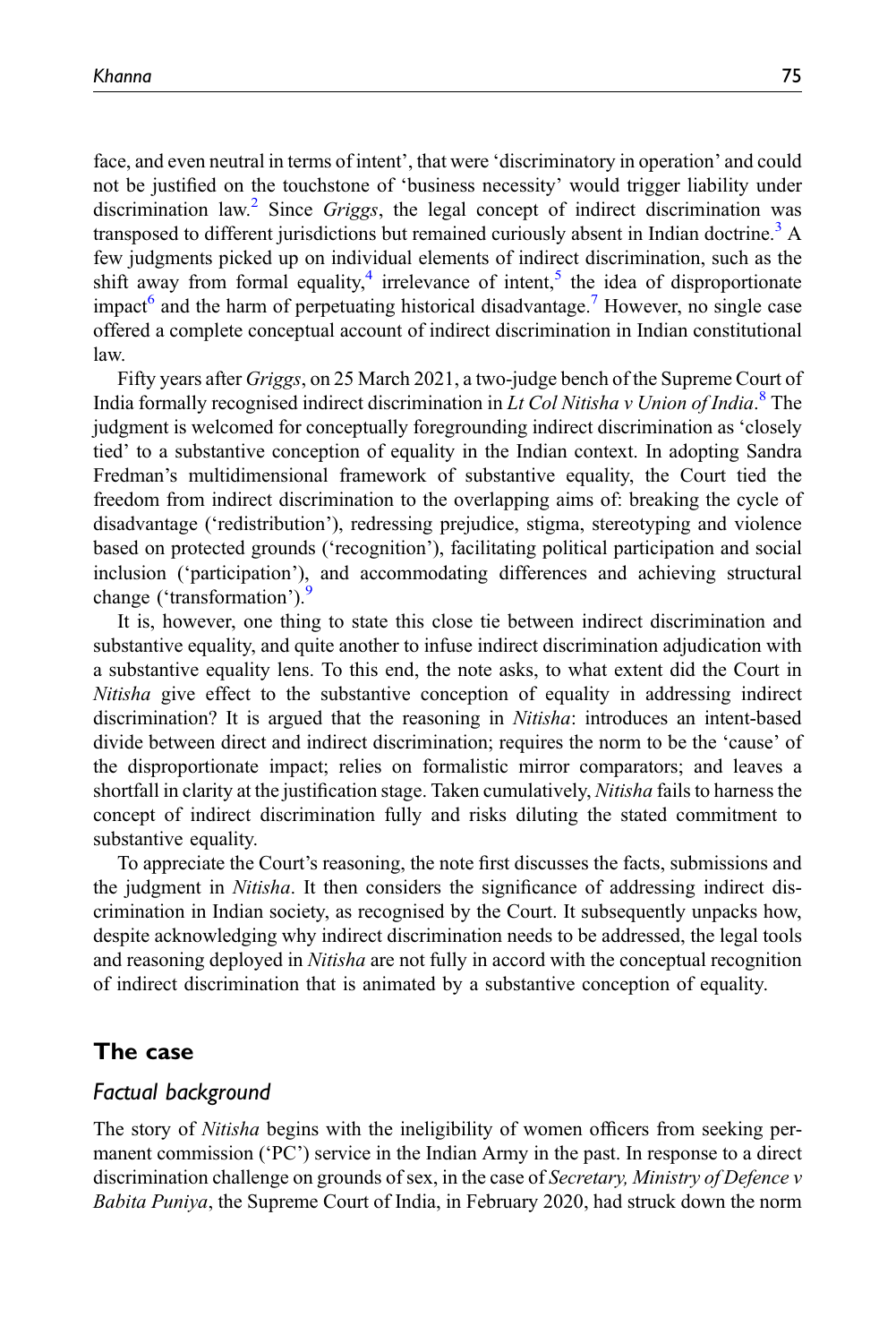that explicitly disqualified women from seeking PC. The Court had held that 'all serving women officers on [short service commission] shall be considered for the grant of PC'.<sup>[10](#page-9-9)</sup> To implement the Court's holding in that case, the Union Government decided to screen women officers on short service commission ('SSC') 'based on existing policy ... applied uniformly to all SSC officers'.<sup>[11](#page-9-10)</sup> To wit, SSC women officers would be considered 'on the same terms and criterion as their male counterparts'.<sup>[12](#page-9-11)</sup>

The selection criteria required officers to, *first*, satisfy a medical fitness standard; and, secondly, hold favourable annual confidential reports ('ACRs') on their performance. Besides extending these two criteria for selection, the Army had also fixed an annual cap of 250 officers who could be granted PC and a cut-off grade of 60 per cent that all successful candidates would need to meet.<sup>[13](#page-9-12)</sup> The grade of each woman SSC officer was 'compared with the marks of the male officer with lowest merit granted PC' in his year of entry.<sup>[14](#page-9-13)</sup> Based on this selection process, out of 615 women officers up for consideration, 277 were granted PC.<sup>[15](#page-9-14)</sup> The entire process of selecting women officers for PC formed the basis of the challenge in Nitisha under Articles 14 and 15(1) of the Indian Constitution that enshrine the fundamental rights to equality and non-discrimination, respectively.<sup>[16](#page-10-0)</sup> This note focuses on the medical fitness standard and the ACR requirement in appreciating the arguments and findings on indirect discrimination specifically.

### Submissions

The petitioners – 86 women officers of the Indian Army, including Lt Col Nitisha – were in the age group of 40–50 years, having served as SSC officers for several years. The crux of their challenge was that their 'male counterparts' would typically have been considered for PC in the fifth or tenth year of their service at the age of  $25-30$  years.<sup>[17](#page-10-1)</sup> In affording equal treatment to these younger male officers and the newly eligible women officers who were much older, the selection criteria placed the latter at a disadvantage.

Before the Supreme Court, $18$  the petitioners highlighted, first, the 'mechanical reproduction' of the same medical fitness criterion for older women officers and younger male officers, without consideration of the fact that, due to physiological changes, at an older age women officers may not be able to satisfy the same medical fitness standards that younger men could be expected to satisfy.<sup>[19](#page-10-3)</sup> Further, male officers in the 40–50-year age group who had already been granted PC in their fifth or tenth year of service were no longer required to maintain their medical fitness level at an older age. The petitioners also urged that in light of the many years of denial of PC, ACRs of women officers were 'filled out by the reporting officers casually, as compared to the ACRs of male officers'.<sup>[20](#page-10-4)</sup> Over the years, women officers had been denied several opportunities to enhance their record in the ACRs. Since the 'manner of judging and grading of ACRs for women officers was different from that of male officers, ... the two [could] not be placed on an equal footing'.<sup>[21](#page-10-5)</sup>

The government's submissions were wedded to the idea of formal equality, that is consistent treatment in the form of the law. They pressed that the medical criterion was 'applicable to men and women alike'.<sup>[22](#page-10-6)</sup> The women officers in the present claim were unable to satisfy the medical criterion because of 'physiological changes such as obesity and age [that were] independent of gender'.<sup>[23](#page-10-7)</sup> It was argued that the petitioners could not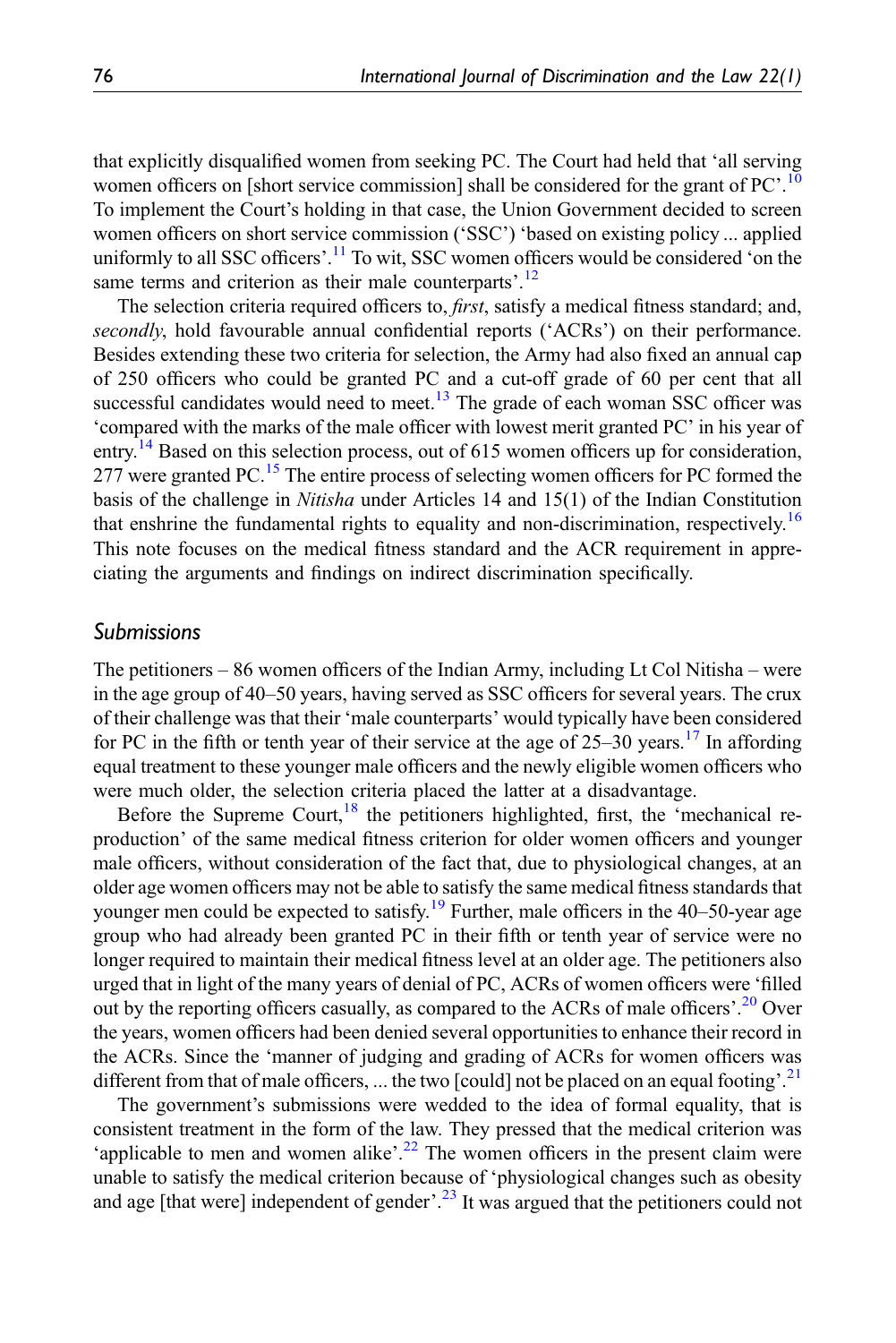'seek parity with their male counterparts' and at the same time seek 'special and un-justified treatment in the eligibility criteria for obtaining PC'.<sup>[24](#page-10-8)</sup> Furthermore, according to the government, the ACRs were 'merely one component of the evaluation for PC' and thus should not be the sole basis to strike down the selection procedure altogether.<sup>[25](#page-10-9)</sup>

### Judgment

Chandrachud J., writing for the two-judge bench of the Supreme Court, held the selection criteria to be indirectly discriminatory under Articles 14 and 15(1). It is noteworthy that even though the litigants did not raise a specific claim of 'indirect discrimination', the Court marshalled the idea, both conceptually and semantically. It defined indirect discrimination as 'caused by facially neutral criteria by not taking into consideration the underlying effects of a provision, practice or a criterion'.<sup>[26](#page-10-10)</sup> It extended its conceptual understanding of indirect discrimination by surveying the jurisprudence of the  $US<sub>1</sub><sup>27</sup>$  $US<sub>1</sub><sup>27</sup>$  $US<sub>1</sub><sup>27</sup>$ UK,<sup>[28](#page-10-12)</sup> South Africa,<sup>[29](#page-10-13)</sup> Canada<sup>[30](#page-10-14)</sup> and the European Court of Human Rights,<sup>[31](#page-10-15)</sup> to reveal a growing support for addressing indirect discrimination in comparative discrimination law.

Not only did the Court recognise indirect discrimination, but it also outlined a test to adjudicate indirect discrimination claims. $32$  The test comprises two stages. Two enquiries would feed into the first stage of the test, borrowed from the recent Canadian decision in Fraser v Canada (Attorney General).<sup>[33](#page-10-17)</sup> The Court would enquire, first, 'whether the impugned rule disproportionately affects a particular group', and second, 'whether the law has the effect of reinforcing, perpetuating, or exacerbating disadvantage'.<sup>[34](#page-10-18)</sup> According to the Court, intent would not be required as an element to establish indirect discrimination because the concept 'prohibits conduct, which though not intended to be discriminatory, has that effect'.<sup>[35](#page-10-19)</sup> Statistical evidence could be 'one of the ways' to establish prima facie indirect discrimination.<sup>[36](#page-10-20)</sup> But the Court deliberately decided to not lay down any quantitative threshold for the statistical disparity. Further, it declared that the 'absence of any statistical evidence ... [could] not be the sole ground' for dismissing indirect discrimination challenges. $37$  At the second stage, the Court would need to assess 'whether the narrow provision, criteria or practice [would be] necessary for successful job per-formance'.<sup>[38](#page-10-22)</sup> Justifications proffered by the defendant would be subjected to 'close scrutiny' with 'some amount of deference'.<sup>[39](#page-10-23)</sup>

Applying this two-stage test, the Court held that the selection criteria constituted indirect discrimination. First, it observed that the medical criterion was discriminatory because the women officers were being 'subjected to a rigorous medical standard at an advanced stage of their careers ... unlike their male counterparts' who did not have to maintain this level of medical fitness at the same age.<sup>[40](#page-10-24)</sup> It assessed the application of the medical criteria to women vis-à-vis 'similarly aged male officers with PC' to arrive at its conclusion of discrimination.<sup>[41](#page-10-25)</sup>

Secondly, the Court noted that women officers who were previously ineligible for PC did not receive career enhancement opportunities that had been made available to their male counterparts. As a result, the 'writing of their ACRs was fundamentally influenced by the circumstance' of previous ineligibility. $42$  That individual women officers did not voluntarily take up performance enhancing courses (that would improve their ACRs) was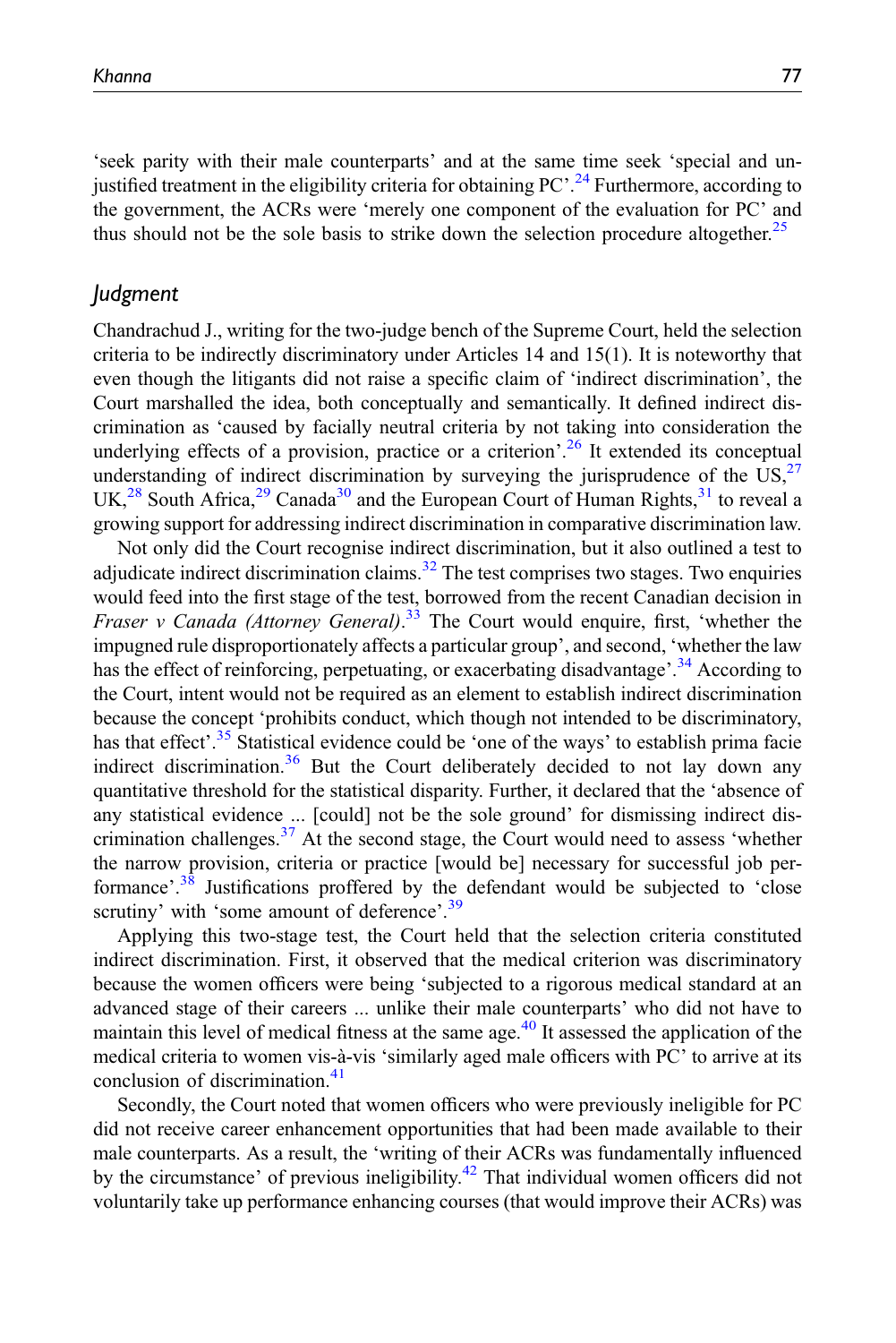not a 'vacuous exercise of "choice"' but a product of a 'discriminatory incentive structure' created in the Army.<sup>[43](#page-10-27)</sup>

The final holding confirmed that the pattern of evaluation disproportionately affected women officers 'vis-à-vis their male counterparts', and 'this discrimination caused an economic and psychological harm and an affront to their dignity'.<sup>[44](#page-10-28)</sup> The Court declared that all women officers receiving the cut-off grade would be entitled to PC and the medical criteria would be applied at the time of the fifth and tenth year of service (and not later).<sup>[45](#page-10-29)</sup> As regards future applicants, the Court directed the government to examine the 'disproportionate impact' on women SSC officers who became eligible for PC in subsequent years of their service.<sup>[46](#page-10-30)</sup>

# The analysis

### Indirect discrimination closely tied to substantive equality

In reaching this favourable outcome, the Court underscored why indirect discrimination must be addressed. Simply put, indirect discrimination matters because it is 'closely tied' to substantive equality.<sup>[47](#page-10-31)</sup> The Court in *Nitisha* explicitly adopted Fredman's framework of substantive equality, that encompasses the dimensions of redistribution, recognition, participation and transformation.<sup>[48](#page-10-32)</sup> Although the Court fell short of spelling out this close tie, the link is not hard to find.

First, indirect discrimination is imperative to address because, in the words of Chandrachud J., it aims to 'remedy patterns of discrimination that are not as easily discernible',<sup>[49](#page-10-33)</sup> that contribute to the 'subordination of a disadvantaged group',<sup>[50](#page-10-34)</sup> and 'help to validate and perpetuate an unjust status quo<sup>2</sup>.<sup>[51](#page-10-35)</sup> Nitisha advances the redistributive dimension of substantive equality by placing disadvantage broadly defined as central to indirect discrimination. Notably, the Court recognised that 'certain groups that have been subjected to patterns of discrimination and marginalisation<sup>[52](#page-11-0)</sup> were the key victims of indirect discrimination. The reference to groups contextualises the relationship between the impact of the norm and the petitioner's group membership and aligns with an asymmetric understanding of indirect discrimination that focuses on that group marked by a ground that has suffered historical disadvantage, that is, women and not men, Dalits and not upper-castes, homosexuals and not heterosexuals etc.<sup>[53](#page-11-1)</sup>

Secondly, the Court considered the significance of addressing indirect discrimination as regards the recognition dimension of substantive equality by conceiving disadvantage broadly to encompass economic, political and social exclusion, as well as physical and psychological harms.[54](#page-11-2) It concluded that the selection criteria caused 'economic and psychological harm and an affront to ... dignity'. [55](#page-11-3)

Thirdly, as regards the participative dimension, the Court brought social and political exclusion within the idea of disadvantage and practically enabled women officers to fully participate as economic actors in society instead of being alienated and excluded by way of complete ineligibility or other barriers.

Finally, the Court recognised the importance of indirect discrimination in uncovering the non-neutral interests behind facially neutral norms. It acknowledged that the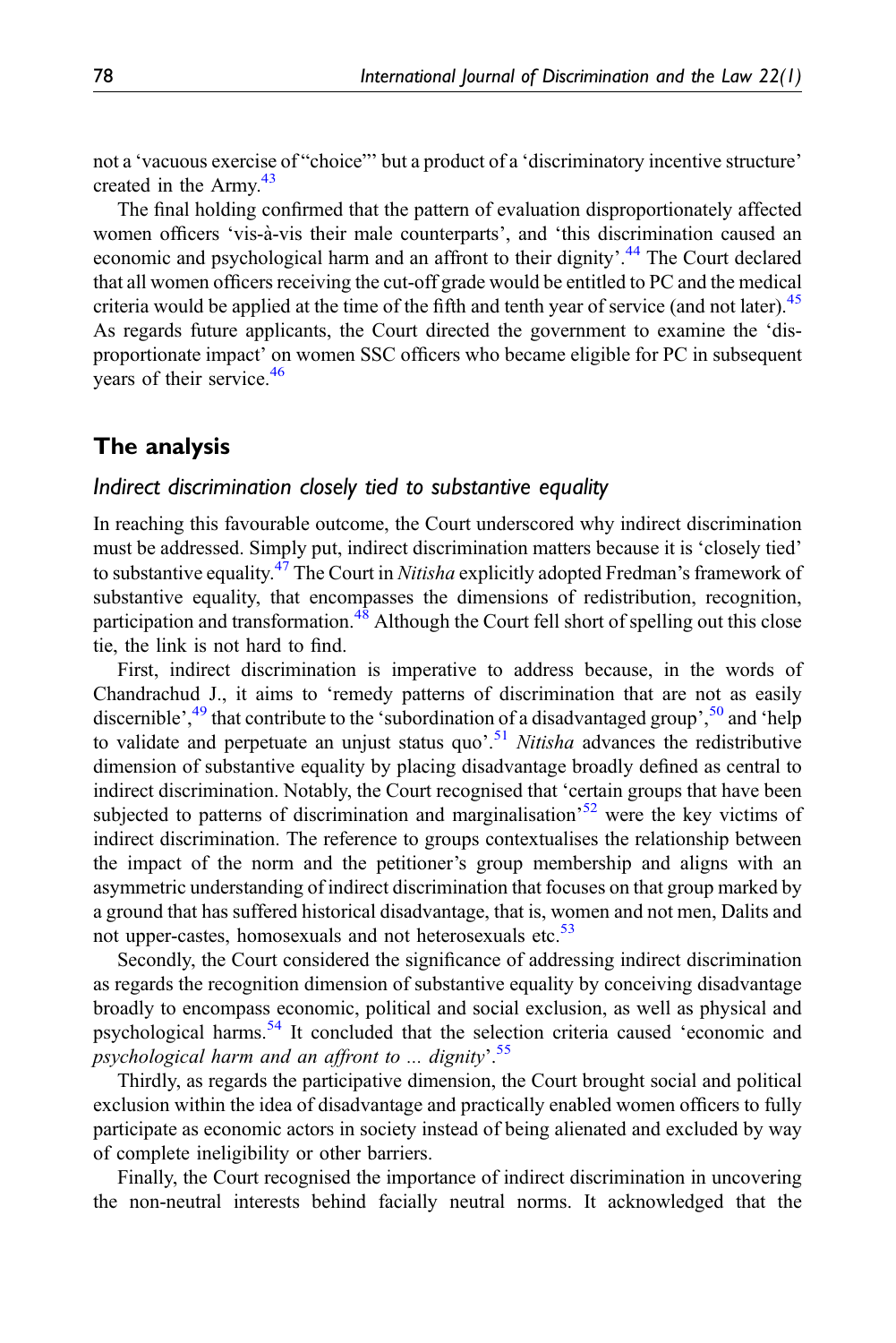'structures of our society have been created by males and for males'.<sup>[56](#page-11-4)</sup> While they 'may seem to be the "norm" and may appear to be harmless, [they] are a reflection of the insidious patriarchal system'.<sup>[57](#page-11-5)</sup> Indirect discrimination must then be addressed to unmask when the 'law is structured to cater to a male standpoint'.<sup>[58](#page-11-6)</sup> As regards the transfor-mational dimension, where indirect discrimination typically makes little headway,<sup>[59](#page-11-7)</sup> the Court in Nitisha not only struck down the facially neutral barriers for women officers to receive PC. It also issued a direction that the method of evaluation for future batches must be reviewed 'in order to examine for a disproportionate impact on [women officers] who became eligible for the grant of PC'.<sup>[60](#page-11-8)</sup> Instead of the typical ex-post remedy that simply requires defendants to course-correct in response to a discrimination challenge, this remedial direction required the defendant to consider the impact of its evaluation methods behind the scenes to 'negate the scope of future harm'.<sup>[61](#page-11-9)</sup>

In sum, what comes through is a recognition that addressing indirect discrimination is integral to pursuing each of the dimensions of substantive equality in Indian society.

#### Barriers to addressing indirect discrimination: Untying substantive equality

Despite the conceptual recognition and favourable outcome in Nitisha, the reasoning fell short of giving effect to substantive equality in adjudicating the concrete indirect discrimination claim. Indeed, the qualitative reasoning mounted barriers to addressing indirect discrimination, including (i) an intent-based divide between direct and indirect discrimination, (ii) a causal requirement between norm and impact, (iii) use of mirror comparators and (iv) a lack of clarity on judicial review of justifications. Taken together, these elements demonstrate how indirect discrimination – and as a result, substantive equality – remain far from absorbed within Indian constitutional law.

Doctrinal divide between direct and indirect discrimination. First, Nitisha differentiated between direct and indirect discrimination 'on the basis of the former being predicated on intent, while the latter [as] based on effect'.<sup>[62](#page-11-10)</sup> According to the Court, when the focus is on the 'mental state underlying the impugned action ... we are in the territory of direct discrimination'.<sup>[63](#page-11-11)</sup> However, 'when the focus switches to the effects ... we enter the territory of indirect discrimination'.<sup>[64](#page-11-12)</sup> This intent-based divide between direct and indirect discrimination confuses two ways of conceptually differentiating between forms of discrimination, namely intentional/unintentional and direct/indirect. Direct discrimination may well be unintentional, and discrimination may simultaneously be indirect and covert.<sup>[65](#page-11-13)</sup>

Further, this intent-based divide holds doctrinal implications for claimants, especially since the lines between direct and indirect discrimination are 'famously blurred'.<sup>[66](#page-11-14)</sup> The same norm may at times be framed as directly or indirectly discriminatory. As noted by the Canadian Supreme Court, a rule to work on Fridays may be framed as directly discriminatory 'because it means that no workers whose religious beliefs preclude working on Fridays may be employed there', or indirectly discriminatory 'as a neutral rule that merely has an adverse effect on a few individuals ... whose religious beliefs prevent them from working on Fridays'.<sup>[67](#page-11-15)</sup> Should such a claim be classified as one of direct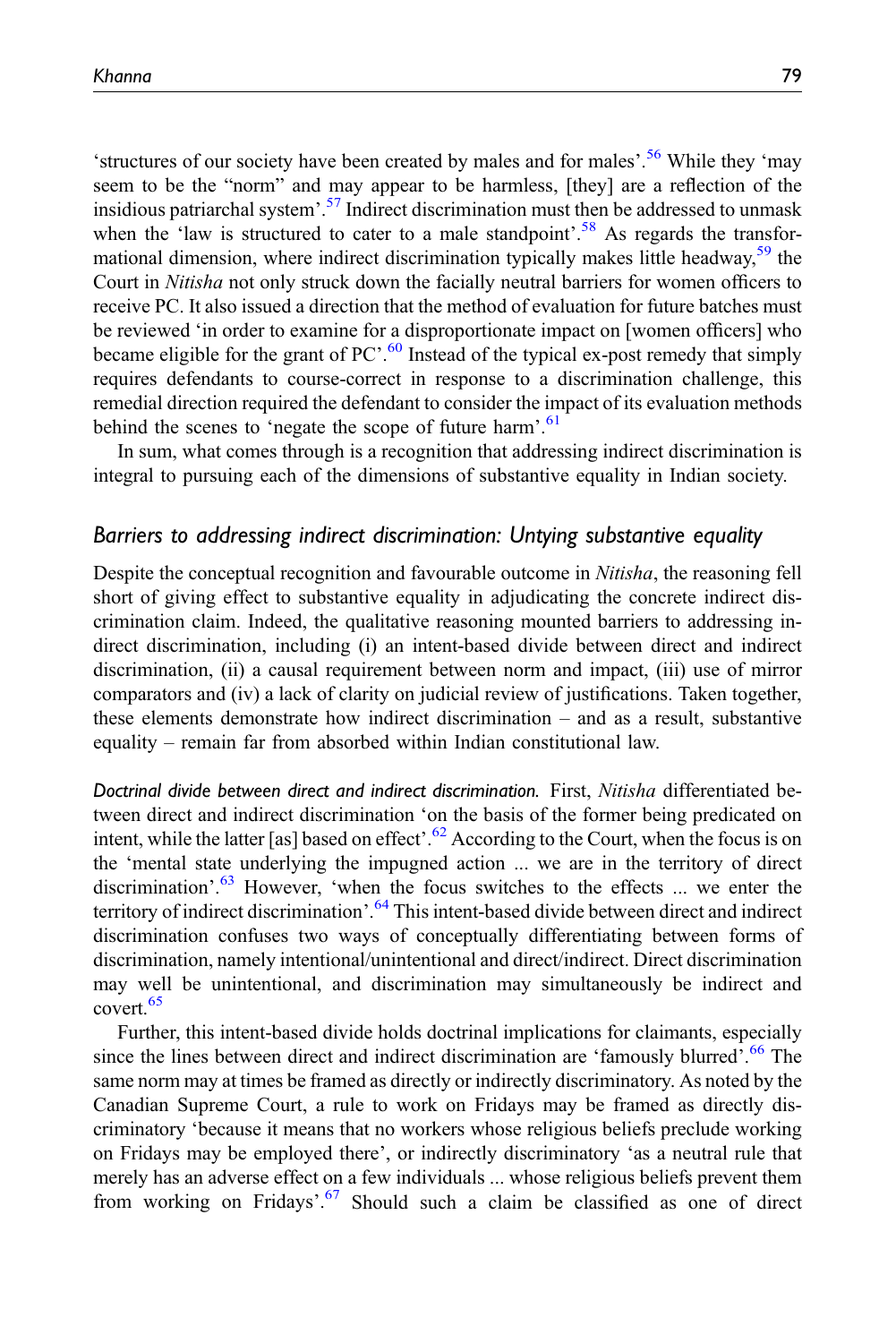discrimination, the claimant would, per *Nitisha*, be required to prove intent. Proof of intent, as admitted by Nitisha, 'puts an insuperable barrier in the way of a complainant seeking a remedy'.<sup>[68](#page-11-16)</sup> However, in freezing intent as a requirement in direct discrimination claims, Nitisha makes it potentially difficult for indirect discrimination claimants to succeed in Indian constitutional law.

The close tie between indirect discrimination and substantive equality reveals that the concept of indirect discrimination is not about individual behaviour but about unveiling structures of disadvantage behind facially neutral norms.<sup>[69](#page-11-17)</sup> The intent-based divide risks intent requirements creeping into indirect discrimination adjudication, shifts focus away from structures to individual prejudice and resists the redistributive dimension of substantive equality.

Search for causation. The second aspect of the reasoning in *Nitisha* that unties indirect discrimination from substantive equality is the search for a causal relation between facially neutral norms and the disparate impact of such norms.

In particular, the Court in Nitisha averred that the petitioners must establish 'how the impugned provision, criteria or practice is the cause for the disproportionately disad-vantageous outcome'.<sup>[70](#page-11-18)</sup> This emphasis on 'cause' conflates the requirement of proving disproportionate and disadvantageous impact with showing a direct link, and not merely a correlation, between the norm and the impact. While the factual scenario in *Nitisha* was relatively clear-cut because women officers were completely barred from seeking PC in the past, it may not be possible to show such a neat causal relation in every indirect discrimination claim. This is because in the case of indirect discrimination, the link is typically mediated by pre-existing disadvantage of a group such that it is often not possible to show that the norm is the main, direct, or exclusive cause for the impact.<sup>[71](#page-11-19)</sup>

In the UK context, Lady Hale aptly identified that the impugned provision, criteria or practice as well as the 'reason for disadvantage are [both] "but for" causes of the dis-advantage' suffered by a group.<sup>[72](#page-11-20)</sup> Indirect discrimination, when infused with a substantive conception of equality, does not require claimants to find the cause for the disadvan-tageous outcome.<sup>[73](#page-11-21)</sup> However, the search for a causal relation in *Nitisha* defies this conceptual underpinning and renders it difficult to address indirect discrimination meaningfully.

Use of mirror comparators. The third way in which Nitisha marks a retreat from substantive equality in addressing indirect discrimination is by using mirror comparators. A mirror comparator is one who does not share the relevant protected ground (eg sex) but is otherwise similarly situated (eg sharing the same age group and job circumstances).<sup>[74](#page-11-22)</sup> The Court in Nitisha held that women officers did not need to meet the rigorous standards of medical fitness when 'similarly aged male officers with PC' were not required to do so.<sup>[75](#page-11-23)</sup> It implied that since women aged 40–50 years were similar to men in that age bracket with PC, the former should be afforded the same treatment as the latter, thereby reviving the formulaic logic of 'treating likes alike'.

The use of mirror comparators was successful in *Nitisha* because *none* of the men already with PC in the 40–50 age bracket were required to satisfy the medical criteria and,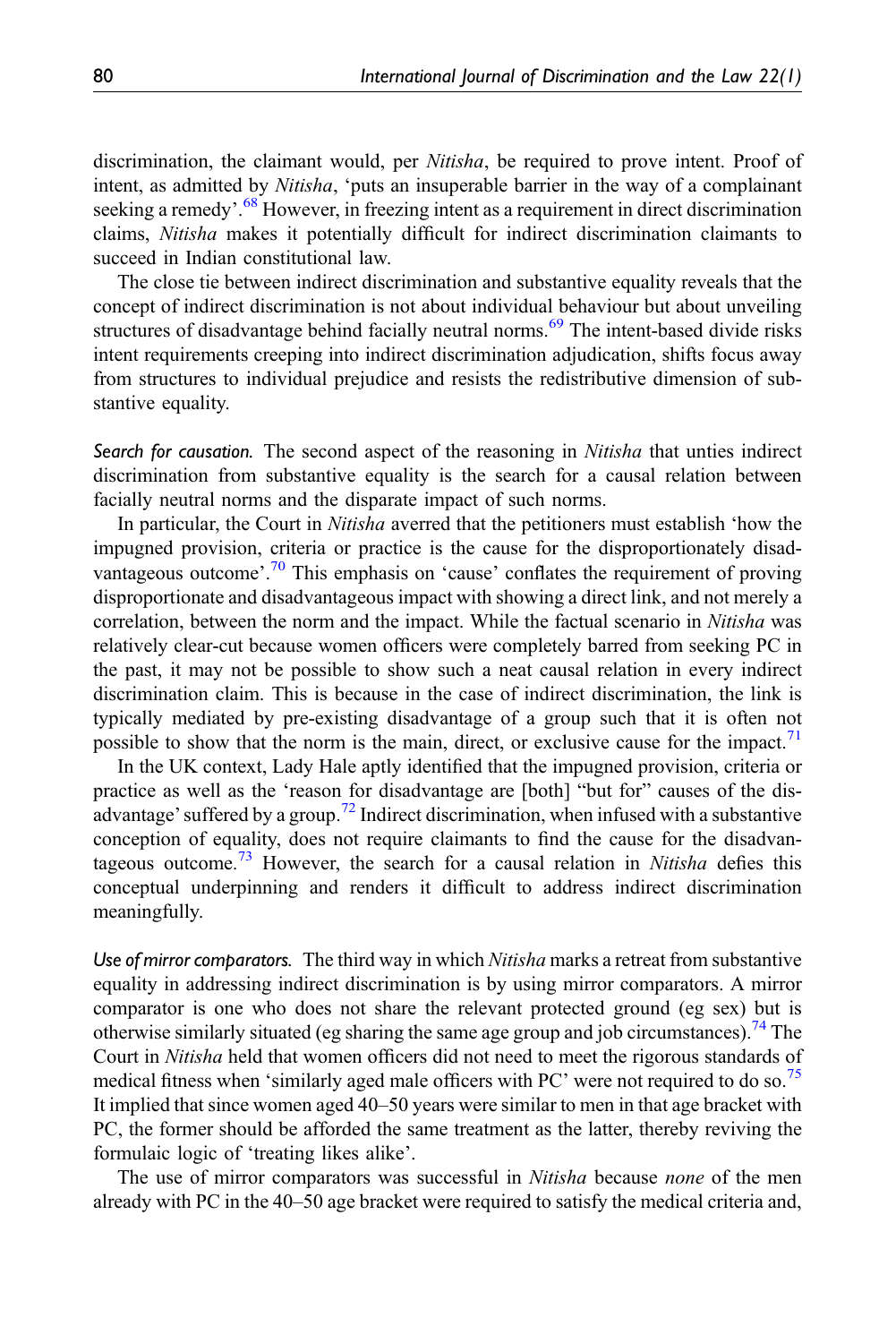at the same time, all the 40–50-year-old women who recently became eligible for PC were subjected to these requirements. However, the use of mirror comparators resists indirect discrimination and substantive equality.<sup>[76](#page-11-24)</sup>

To begin with, a mirror comparator approach conceptually fails to consider 'different needs and circumstances<sup>[77](#page-11-25)</sup> and becomes a 'search for sameness, rather than a search for disadvantage'.<sup>[78](#page-11-26)</sup> In this manner, it remains wedded to the idea of equality as consistent treatment.<sup>[79](#page-11-27)</sup> Second, the tool of mirror comparators may not transpose as easily onto all indirect discrimination claims. For example, indirect discrimination challenges mounted by pregnant women are liable to be defeated owing to the absence of a mirror comparator (ie pregnant men). Finally, a reliance on the mirror comparator approach misses the point of disproportionate impact, that is typical to most indirect discrimination claims. For example, a norm that imposes a minimum height requirement is equally applied to both women and their mirror comparator, men. Post-Nitisha, it may be argued that since both the claimant group (women) and the mirror comparator (men) are similarly treated, there is no case of discrimination. Despite noting the close tie between indirect discrimination and substantive equality, the retreat to mirror comparators in *Nitisha* leaves much wanting for a concrete rejection of formal equality and move towards substantive equality in Indian constitutional jurisprudence.

Scope for clarity in justification analysis. Finally, the Court in *Nitisha* failed to adopt the lens of substantive equality at the stage of reviewing justifications for prima facie indirect discrimination.

First, the Court remained unclear on the basis for reviewing justifications for indirect discrimination. On the one hand, it introduced a justification defence where the norm must be 'necessary for successful job performance'.<sup>[80](#page-11-28)</sup> On the other hand, in its actual analysis, it imposed a pre-condition that there could be 'no judicial review of the standards adopted by the Army, unless they [were] manifestly arbitrary and [bore] no rational nexus to the objects of the organization'.<sup>[81](#page-11-29)</sup> Both standards of rational nexus and arbitrariness have been the subject of serious critique for being formalistic and vague.<sup>[82](#page-11-30)</sup> The introduction of these tests as pre-conditions to review justifications would increase the burden on claimants who would need to not only prove prima facie indirect discrimination but also show irrationality and manifest arbitrariness before the burden shifted onto the defendant.

Secondly, there is little guidance on what is precisely meant by 'necessary for successful job performance', particularly because the Court did not end up applying this justification analysis.<sup>[83](#page-11-31)</sup> The lack of clarity is relevant because it could also allow defendants to argue that successful job performance should be measured along the lines of doing things in the way they have been done in the past. The dominant norm (eg of maleness) may creep in as the measure of successful job performance to justify indirect discrimination as is.

Thirdly, the standard of review for the justification defence remains unclear. Though Nitisha apparently adopted the necessity step of the proportionality standard by alerting future courts to explore 'less discriminatory alternatives',<sup>[84](#page-11-32)</sup> it offered little guidance on the nature of this examination. For example, to meet the threshold, should no other alternative be available that could equally pursue the aim? Had a defendant found a less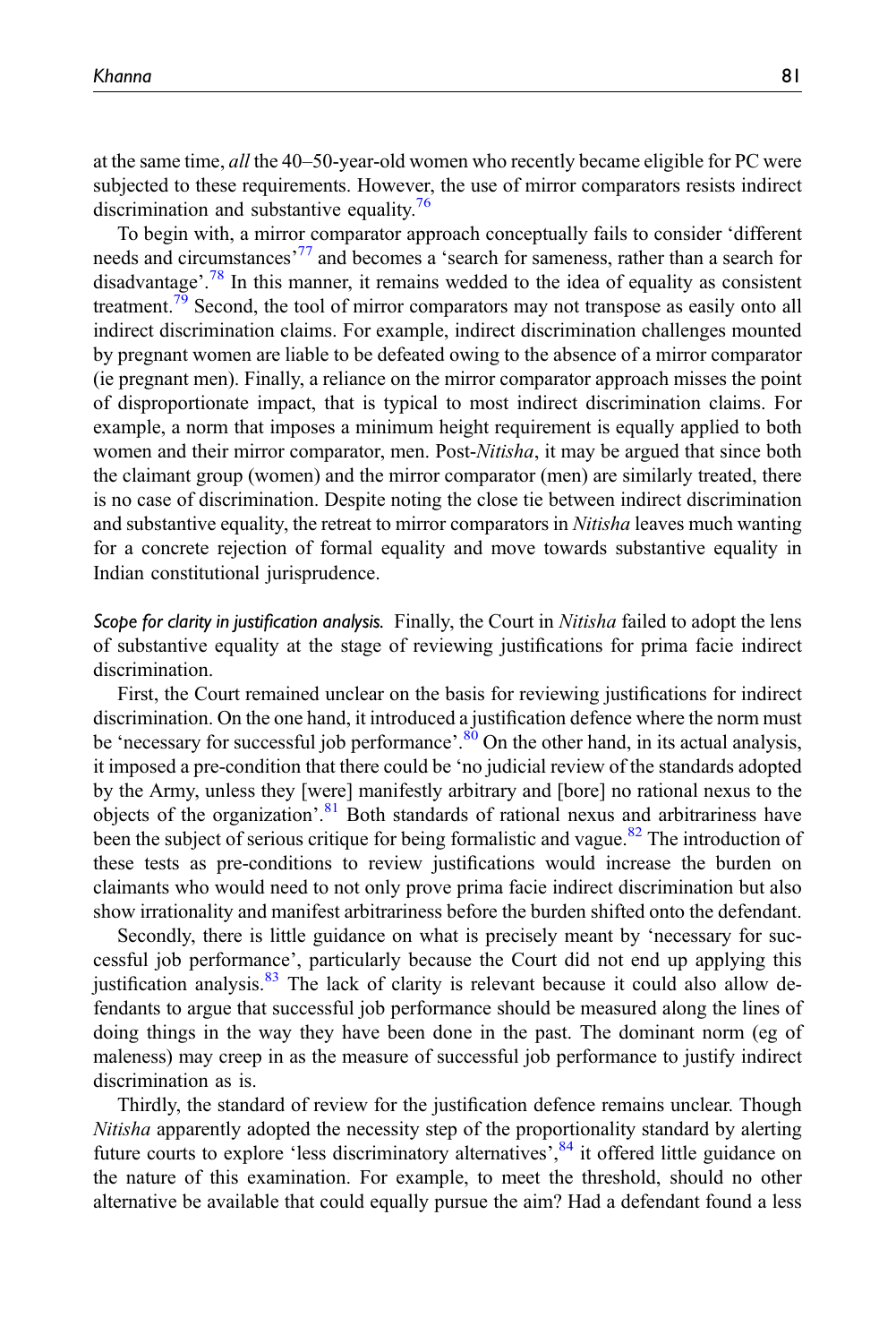discriminatory alternative, what considerations (eg cost, effectiveness, efficiency) could offset this choice?

These unresolved questions are related to, fourthly, the lack of clarity on who carried the burden to (a) show that the measure was necessary for successful job performance, (b) present other alternatives and (c) establish that no other alternative was viable. Placing the burden on defendants to show that they considered all possible alternatives would advance the transformational goal of substantive equality, $85$  and create an incentive for defendants to 'make decisions in a deliberative way even outside of the courtroom'.<sup>[86](#page-11-34)</sup> A systematic engagement with these enquiries, however, remains wanting.

Finally, claimants remain unguided on what 'close scrutiny' with 'some amount of deference' means.<sup>[87](#page-12-0)</sup> What does the degree of deference depend on: the kind of job, identity of the defendant, or other factors? Is the intensity of scrutiny premised on a sliding scale? For the reasoning to be truly informed by a normative commitment to substantive equality, justification defences need to be subjected to a high degree of scrutiny, as recognised by Fredman.<sup>[88](#page-12-1)</sup> While Nitisha covers much conceptual ground in linking indirect discrimination with substantive equality, it falls short of doing the actual work of informing its adjudication of indirect discrimination claims with a substantive equality lens. Its reasoning thus reveals significant silences and dents in indirect discrimination adjudication.

# Concluding Remarks

Why do these silences and dents matter if the petitioners in *Nitisha* ultimately succeeded? First, Nitisha is a formative judgment for adjudicating indirect discrimination claims in India. To wit, it is the first full-fledged conceptual account of indirect discrimination that holds the capacity to guide litigants and judges alike. It has been suggested that despite the simple facts in *Nitisha*, 'Chandrachud J.'s formulation was detailed enough to address ... more complex cases when they do arise'.<sup>[89](#page-12-2)</sup> However, as this note shows, Chandrachud J.'s formulation may in fact fail claimants in complex cases: where the lines between direct and indirect discrimination are malleable; where norms do not *cause* disadvantageous impact; where the heuristic of mirror comparators resists a finding of disparate impact; and where justifications are not subjected to searching scrutiny. It is thus particularly important to reflect on how the reasoning in *Nitisha* may be applied in future claims of indirect discrimination as experienced in Indian society, in all its complexities.

Secondly, the legal reasoning in Nitisha matters because of what it reveals about the role of substantive equality. Despite having stated a commitment to substantive equality, the Court appears to untie this stated commitment from the adjudication of the concrete claim at several steps. Such an approach risks diluting substantive equality and its overlapping aims to rhetorical flourish.<sup>[90](#page-12-3)</sup>

Finally, unpacking the reasoning in Nitisha allows us to appreciate that conceptual recognition is necessary, but by no means sufficient, to respond to indirect discrimination claims. Indeed, *Nitisha* illuminates that indirect discrimination adjudication is *easier said* than done. Each element in the adjudication of indirect discrimination needs to be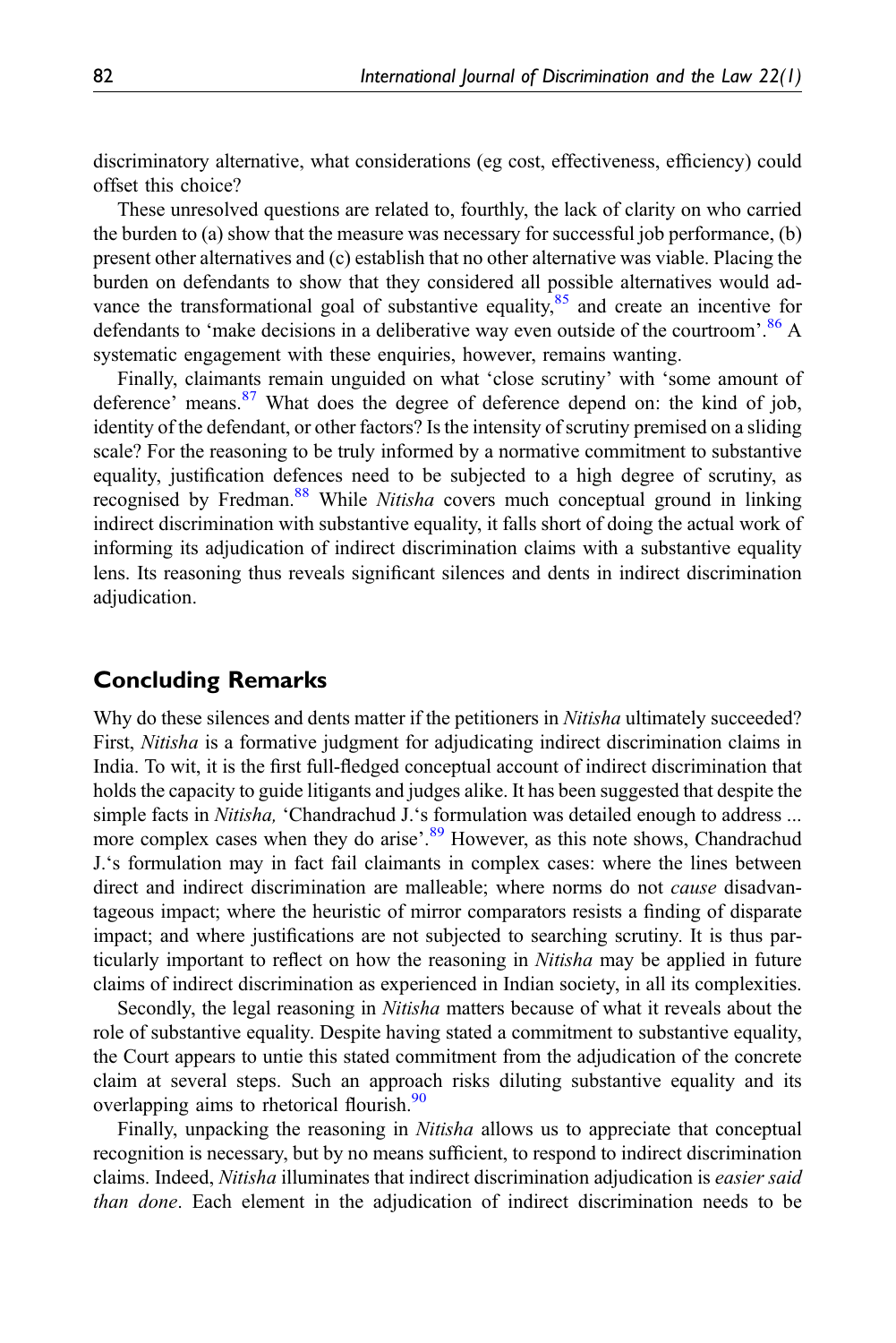moulded such that it is genuinely capable of addressing indirect discrimination and, thus, pursuing substantive equality.

In future cases, Indian courts would do well to not only reaffirm that indirect discrimination is closely tied to substantive equality, but also give effect to this close tie in their legal reasoning. In doctrinal terms, this means avoiding different consequences for direct and indirect discrimination claims. This also means doing away with a causal relation between the norm and the impact in indirect discrimination challenges, as well as looking at a range of contextually relevant comparators to appreciate the nature of the comparative disparate impact. Finally, this entails clarifying the justification analysis in concrete cases, to embody a meaningful commitment to addressing indirect discrimination.

### Declaration of conflicting interests

The author(s) declared no potential conflicts of interest with respect to the research, authorship, and/or publication of this article.

#### Funding

The author(s) received no financial support for the research, authorship, and/or publication of this article.

#### **Notes**

- <span id="page-9-0"></span>1. 401 US 424 (1971).
- <span id="page-9-2"></span><span id="page-9-1"></span>2. Ibid, at 431.
- 3. This was despite excellent contributions noting the absence of indirect discrimination in Indian constitutional jurisprudence, see, R. Kapur and B. Cossman, 'On Women, Equality and the Constitution: Through the Looking Glass of Feminism', in N. Menon, ed. Gender and Politics in India (Oxford University Press, 1999), p. 217; T. Khaitan, 'Equality: legislative review under Article 14', in S. Choudhry, M. Khosla and P.B. Mehta, eds. Oxford Handbook of the Indian Constitution (Oxford: Oxford University Press, 2016), p. 705.
- <span id="page-9-3"></span>4. Sumeet Enterprises v Union of India, 2005(4)GLT227 [155].
- <span id="page-9-4"></span>5. Navtej Singh Johar and Others v Union of India and Others, Writ Petition (Criminal) 76/2016 [386] (concurring opinion of Chandrachud J.).
- <span id="page-9-5"></span>6. Naz Foundation v Government of NCT of Delhi, 160(2009)DLT277 [113]; Madhu v Northern Railway, 247(2018)DLT198 [29].
- <span id="page-9-6"></span>7. Inspector (Mahila) Ravina v Union of India, Writ Petition (Civil) 4525/2014 [12].
- <span id="page-9-8"></span><span id="page-9-7"></span>8. Writ Petition (Civil) No 1109/2020 (Decided 25 March 2021) (hereafter Nitisha).
- <span id="page-9-9"></span>9. S. Fredman, Discrimination Law (2nd edn, Oxford: Oxford University Press, 2011), p. 25.
- <span id="page-9-10"></span>10. (2020)7SCC469 [69].
- <span id="page-9-11"></span>11. Nitisha (n 8) [6].
- <span id="page-9-12"></span>12. Ibid [7].
- <span id="page-9-13"></span>13. Ibid [26]–[27].
- <span id="page-9-14"></span>14. Ibid [34].
- 15. Ibid [8].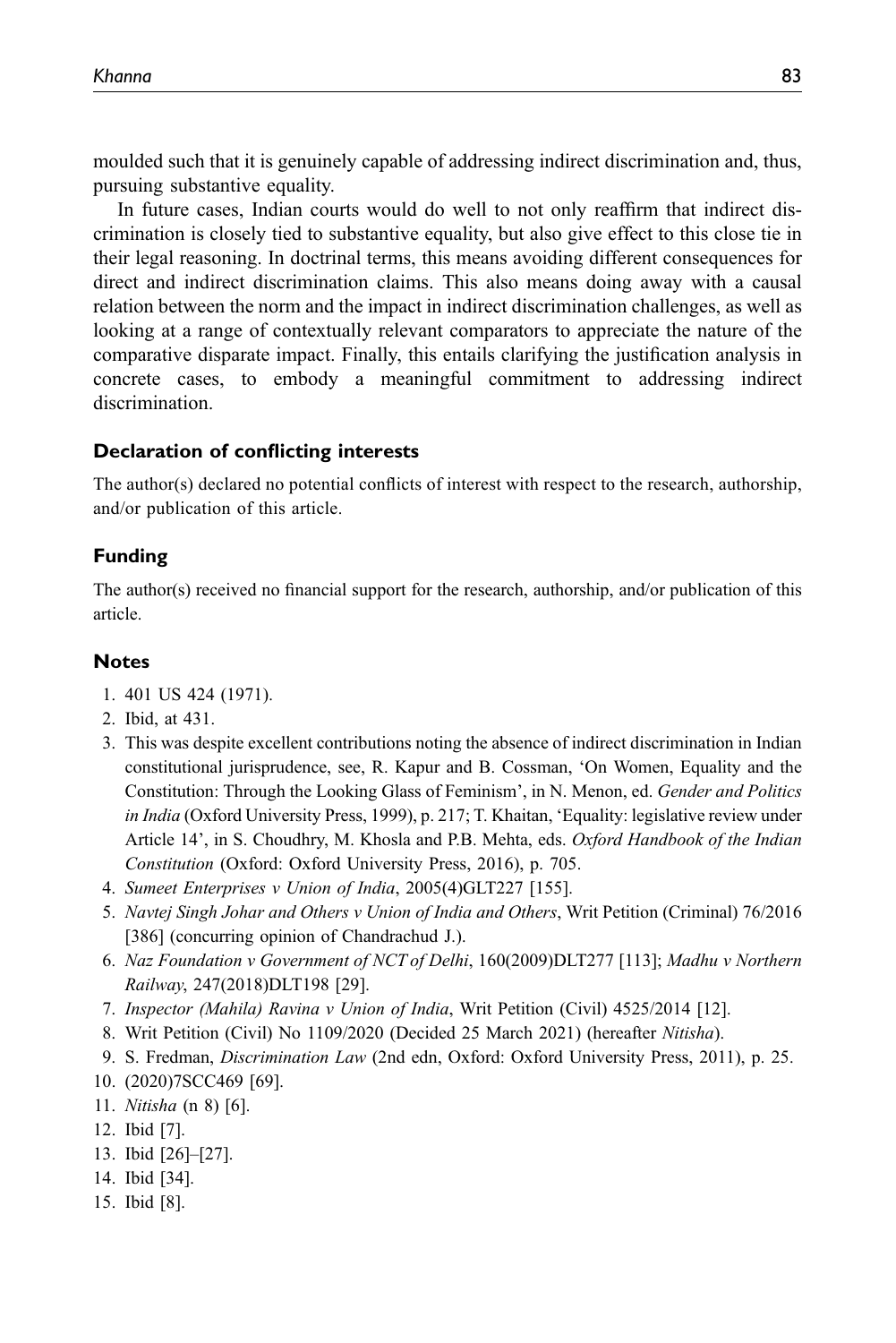- <span id="page-10-0"></span>16. Constitution of India, 1950. Article 14 reads, 'The State shall not deny to any person equality before the law or the equal protection of the laws within the territory of India.' Article 15(1) guarantees, 'The State shall not discriminate against any citizen on grounds only of religion, race, caste, sex, place of birth or any of them.'
- <span id="page-10-1"></span>17. Nitisha (n 8) [22].
- <span id="page-10-2"></span>18. As the petitioners claimed that the judgment in *Babita Puniya* (n 10) was not implemented by the executive, the Court entertained the petition in *Nitisha* under Article 32 of the Constitution that contains various writs, including the writ of mandamus, to enforce fundamental rights.
- <span id="page-10-3"></span>19. Nitisha (n 8) [36].
- <span id="page-10-4"></span>20. Ibid.
- <span id="page-10-5"></span>21. Ibid.
- <span id="page-10-6"></span>22. Ibid [40].
- <span id="page-10-7"></span>23. Ibid.
- <span id="page-10-8"></span>24. Ibid.
- <span id="page-10-9"></span>25. Ibid.
- <span id="page-10-10"></span>26. Ibid [48].
- <span id="page-10-11"></span>27. Ibid [54]–[57].
- <span id="page-10-12"></span>28. Ibid [58]–[61].
- <span id="page-10-13"></span>29. Ibid [62]–[63].
- <span id="page-10-14"></span>30. Ibid [64]–[65].
- <span id="page-10-15"></span>31. Ibid [68].
- <span id="page-10-16"></span>32. Previous judgments that (implicitly or facially) recognised indirect discrimination failed to articulate a test for indirect discrimination adjudication, see, G. Pillai, 'Naz to Navtej: Navigating Notions of Equality', NUJS Law Review 12 (2019), p.20.
- <span id="page-10-18"></span><span id="page-10-17"></span>33. 2020 SCC 28.
- <span id="page-10-19"></span>34. Nitisha (n 8) [65], [69].
- <span id="page-10-20"></span>35. Ibid [67].
- 36. Ibid [68].
- <span id="page-10-21"></span>37. Ibid.
- <span id="page-10-22"></span>38. Ibid [70].
- <span id="page-10-23"></span>39. Ibid.
- <span id="page-10-24"></span>40. Ibid [106].
- <span id="page-10-26"></span><span id="page-10-25"></span>41. Ibid [109].
- 42. Ibid [95].
- <span id="page-10-27"></span>43. Ibid [96].
- <span id="page-10-28"></span>44. Ibid [119].
- <span id="page-10-29"></span>45. Ibid [120].
- <span id="page-10-30"></span>46. Ibid.
- <span id="page-10-31"></span>47. Ibid [45]. It is worth acknowledging that indirect discrimination, though necessary, is not sufficient to achieve substantive equality.
- <span id="page-10-32"></span>48. S. Fredman, Discrimination Law (n 9), p.25.
- <span id="page-10-33"></span>49. Nitisha (n 8) [53].
- <span id="page-10-34"></span>50. Ibid [46].
- <span id="page-10-35"></span>51. Ibid [44].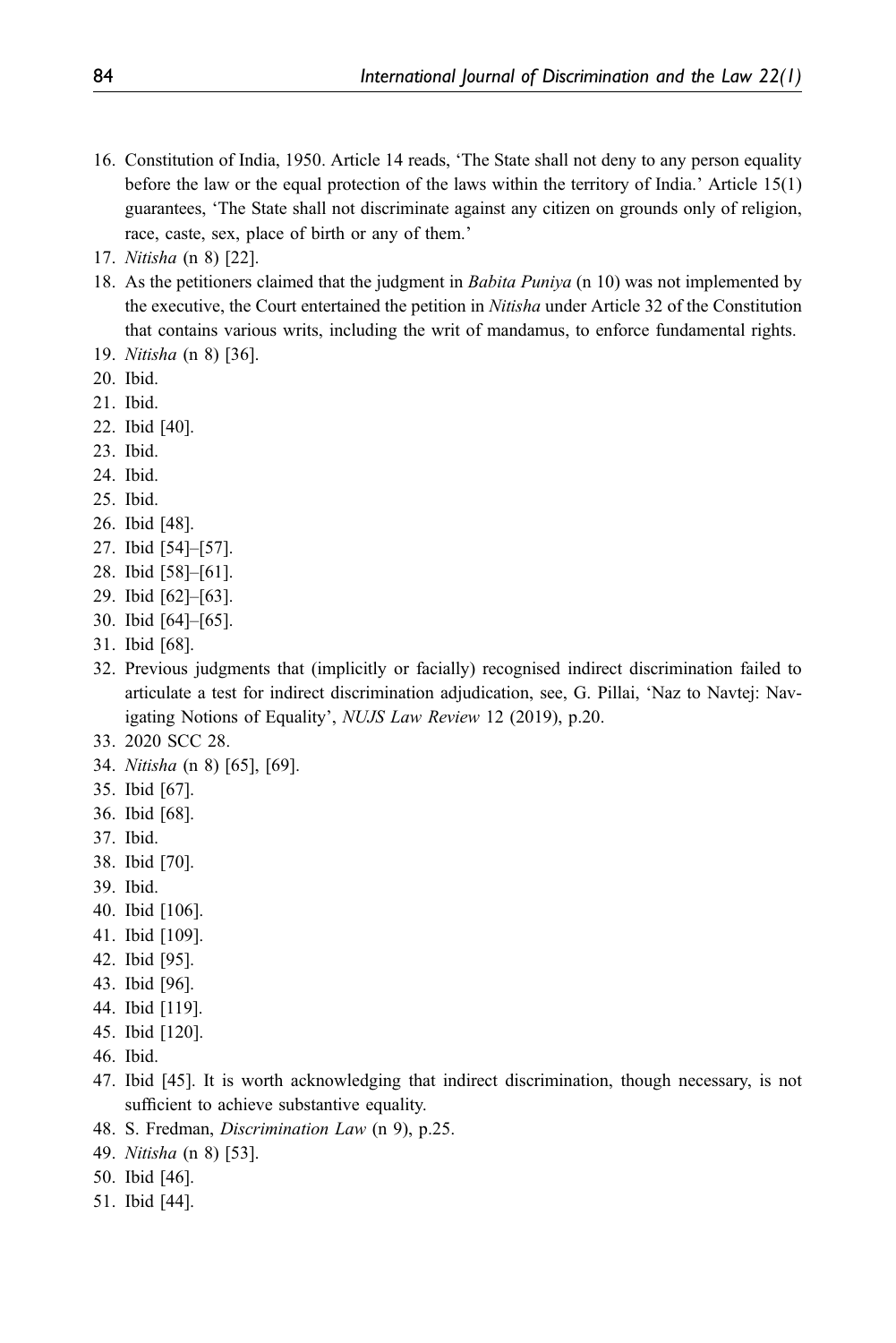- <span id="page-11-1"></span><span id="page-11-0"></span>52. Ibid.
- 53. S. Fredman, 'Substantive Equality Revisited', International Journal of Constitutional Law 14 (2016), pp.728–729.
- <span id="page-11-3"></span><span id="page-11-2"></span>54. Nitisha (n 8) [65].
- <span id="page-11-4"></span>55. Ibid [119] (emphasis added).
- 56. Ibid [100].
- <span id="page-11-5"></span>57. Ibid.
- <span id="page-11-6"></span>58. Ibid (internal citations omitted).
- <span id="page-11-7"></span>59. S. Fredman, 'Substantive Equality Revisited' (n 53), pp.722–723.
- <span id="page-11-9"></span><span id="page-11-8"></span>60. Nitisha (n 8) [120].
- <span id="page-11-10"></span>61. Ibid [73].
- <span id="page-11-11"></span>62. Ibid [67].
- 63. Ibid [53].
- <span id="page-11-12"></span>64. Ibid.
- <span id="page-11-13"></span>65. T. Khaitan, 'Indirect Discrimination', in Kasper Lippert-Rasmussen, ed. The Routledge Handbook of the Ethics of Discrimination (New York: Routledge, 2018), pp.35–36.
- <span id="page-11-15"></span><span id="page-11-14"></span>66. Ibid, p.34.
- 67. British Columbia (Public Service Employee Relations Commission) v BCGSEU [1999] 3 R.C.S. [24].
- <span id="page-11-17"></span><span id="page-11-16"></span>68. Nitisha (n 8) [67].
- 69. C.A. MacKinnon, 'Substantive Equality: A Perspective', Minnesota Law Review 96 (2011), p.8.
- <span id="page-11-19"></span><span id="page-11-18"></span>70. Nitisha (n 8) [68].
- <span id="page-11-20"></span>71. See, Fraser (n 33) [70]–[71].
- 72. Essop and Others v Home Office (Border Agency), [2017] UKSC 27 [25]. Despite citing Essop in *Nitisha* (n 8) [60]–[61], the Indian Supreme Court fell short of actually applying it in its reasoning.
- <span id="page-11-21"></span>73. S. Fredman, 'The Reason Why: Unravelling Indirect Discrimination', Industrial Law Journal 45 (2016), p.242.
- <span id="page-11-23"></span><span id="page-11-22"></span>74. Hodge v Canada (Minister of Human Resources Development) [2004] 3 SCR 357 [23].
- <span id="page-11-24"></span>75. Nitisha (n 8) [109].
- <span id="page-11-25"></span>76. See, e.g. Fraser (n 33) [94], [128].
- 77. D. Pothier, 'Equality as a Comparative Concept: Mirror, Mirror, on the Wall, What's the Fairest of Them All?' Supreme Court Law Review 33 (2006), p.145.
- <span id="page-11-27"></span><span id="page-11-26"></span>78. Withler v Canada (Attorney General), [2011] 1 SCR 396 [60].
- <span id="page-11-28"></span>79. See also, B. Baines, 'Comparing Women in Canada', Feminist Legal Studies 20 (2012).
- 80. Nitisha (n 8) [70].
- <span id="page-11-30"></span><span id="page-11-29"></span>81. Ibid [105].
- 82. T. Khaitan, 'Beyond Reasonableness: A Rigorous Standard of Review for Article 15 Infringement', Journal of the Indian Law Institute 50 (2008).
- <span id="page-11-31"></span>83. Nitisha (n 8) [70].
- <span id="page-11-33"></span><span id="page-11-32"></span>84. Ibid.
- <span id="page-11-34"></span>85. S. Fredman, Discrimination Law (n 9), p. 183.
- 86. S. Fredman, Human Rights Transformed (Oxford: Oxford University Press, 2008), p. 105.